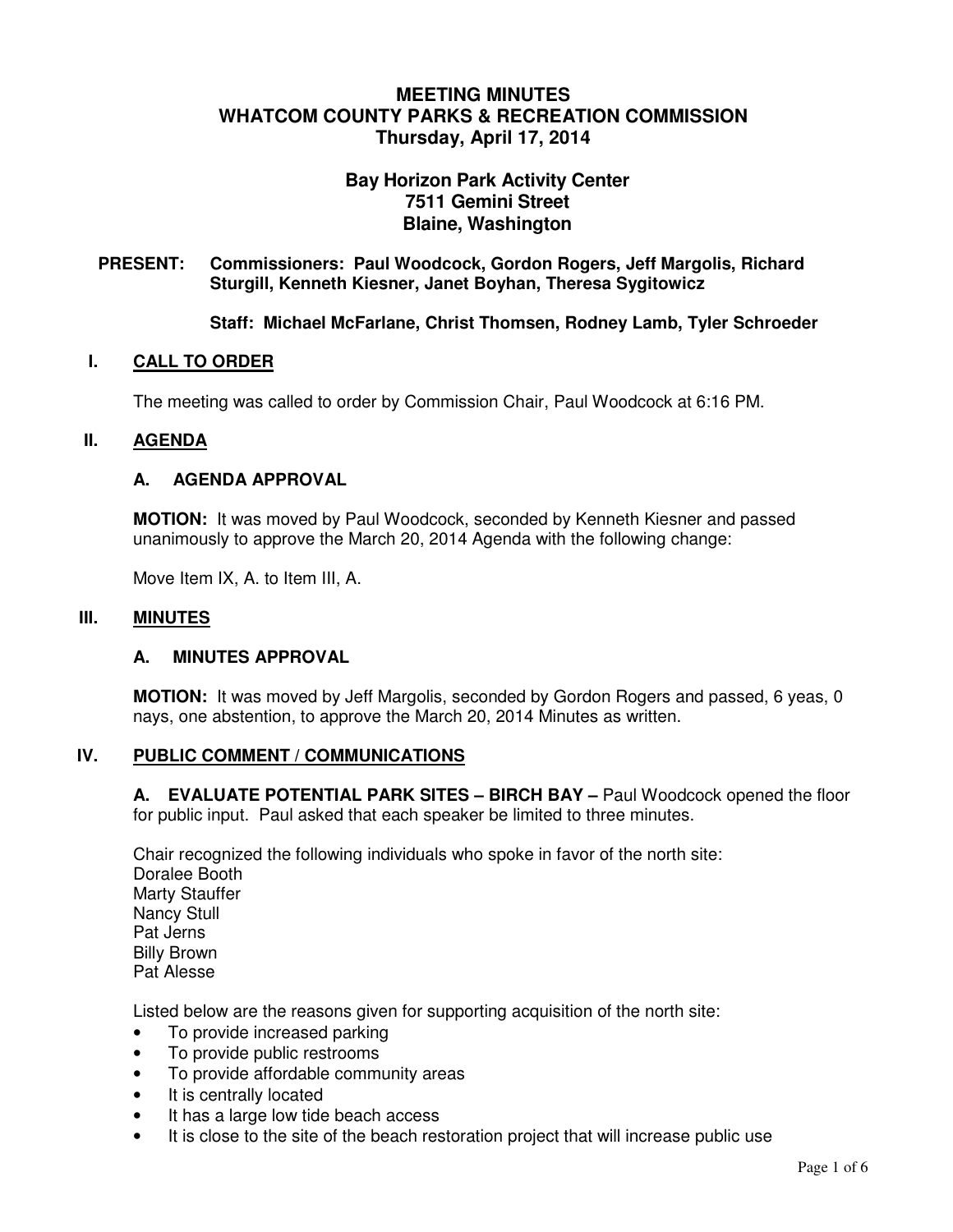- It will reserve common areas for public recreation
- The property is currently available and there may not be an opportunity to acquire a property of this nature in the future

The Chair recognized the following individuals in support of the south site. Kelvin Barton Keith Alesse

Listed below are the reasons given for supporting acquisition of the south site:

- The south site is larger than the north site for relatively the same price
- To provide increased parking
- To provide public restrooms
- It provides good beach access
- The beach is further from the road and provides safe beach use
- There is a boat launch available
- It has a walking and biking area

Paul spoke to the fact that the WCP&R Commission acts only in an advisory capacity.

Michael was asked if he could speak to the properties of each site in terms of management and operations and whether or not he sees one site being stronger than the other.

Michael discussed both sites briefly in terms of development and permitting but because the Parks Department has not done an in-depth analysis of either site he could not speak to the management and operation of the sites. He stated the next step would be to conduct an in-depth site analysis and appraisal, and receive County Council approval for acquisition.

Paul called for Commission discussion.

There were discussions regarding the appropriate/inappropriate methods of information sharing among the Commission members and some of the considerations to be addressed when making a decision.

It was the consensus that the Commission members will each provide a brief presentation of their considerations and recommendation at the May meeting, followed by a round table discussion.

Michael stated that if there is something that Parks staff can provide, an email request to Michael would be appropriate.

There was a request to look at the beach berm project preliminary designs. Michael stated that the information is available on the Public Works web site titled Birch Bay Drive and Pedestrian Facility Project.

The timeline for the recommendation was discussed. Tyler Schroeder spoke on behalf of the Executive stating that it is acceptable and appropriate to table the recommendation until the May, 2014 Commission Meeting.

**MOTION:** It was moved by Theresa Sygitowicz, seconded by Kenneth Kiesner and passed unanimously to table the Commission's recommendation to the County Executive until the May, 2014 Commission meeting.

## **B. EMAIL COMMUNICATION REGARDING PARK SITE ACQUISITION IN BIRCH BAY**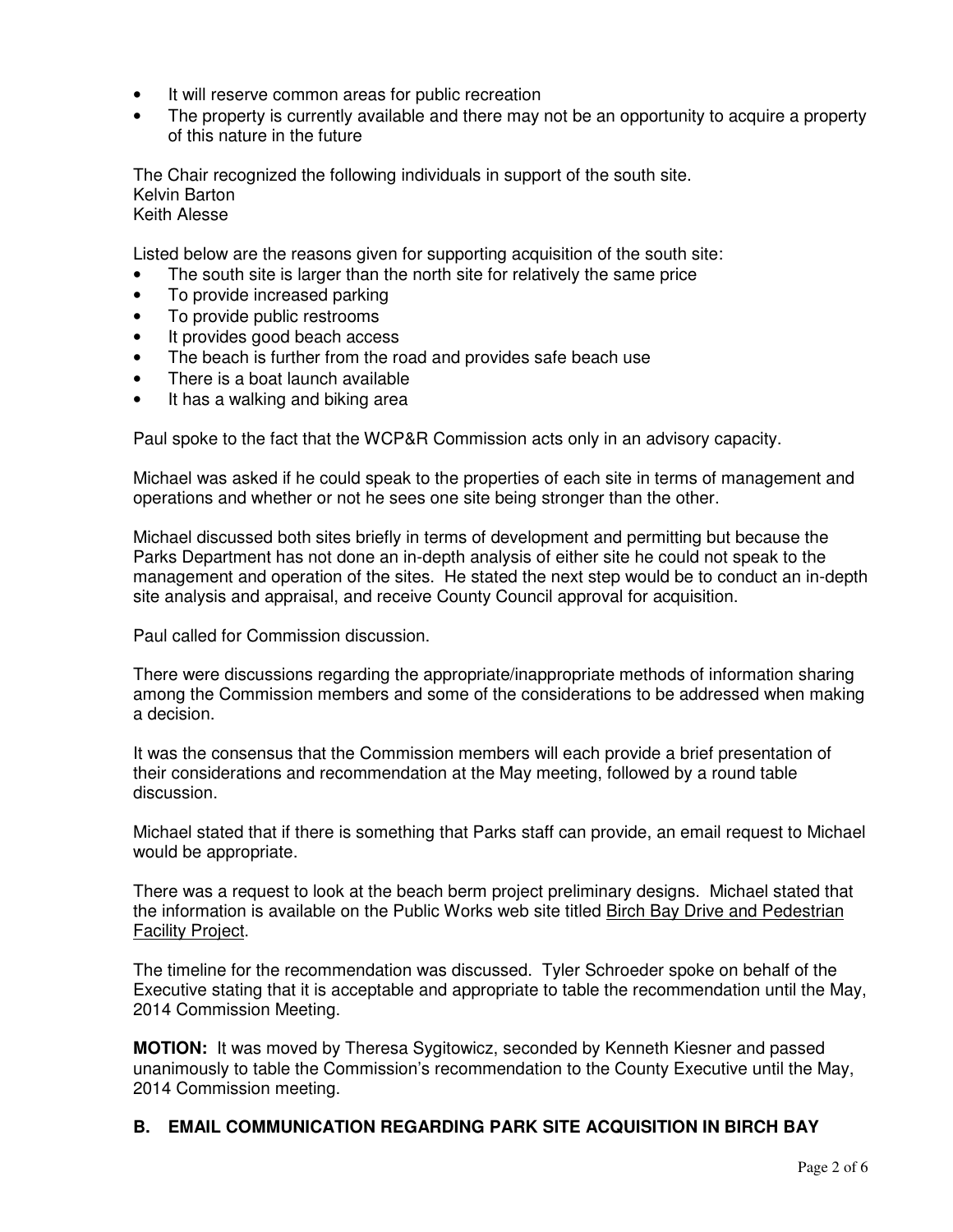**1. Laurel Baldwin, Public Works / Weed Control Board – Spotted knapweed –** Michael provided a copy of the email from Laurel Baldwin that discussed the infestation of spotted knapweed on the southern site.

**2. Chris Doutre – Opposition to Acquire Park Land in Birch Bay –** Michael provided a copy of Chris's email listing his reasons for opposing the acquisition of any park lands in Birch Bay.

## **V. DIRECTOR'S REPORT – MICHAEL MCFARLANE**

**A. LARRABEE STATE PARK –** There are several proposals being considered to better define and adjust the boundaries between Larrabee State Park and Chuckanut Park boundaries. The proposals are currently in rough draft form. There will be two more work sessions prior to the State Parks Commission meeting to adopt a plan.

Michael will provide information to the Commission as it becomes available.

**B. NORTHWEST PARK AND REC DISTRICT –** Michael met with the NW Park and Rec District to discuss capital projects. Requested projects from the District are:

- 1. Address the ventilation system in the Activity Center.
- 2. Add a storage shed to the Activity Center.
- 3. Remove the double doors and install a shed roof at the main entrance.
- 4. Install a bike rack.
- 5. Install landscape drainage.
- 6. Provide a trail within Bay Horizon Park.

They would also like to move forward with athletic fields. Michael provided preliminary information regarding the wet land delineation, etc., in order to begin the planning process.

**C. LAKE WHATCOM RECONVEYANCE UPDATE –** County Council will vote on the Special Revenue Fund and the Parks Improvement Fund at their next meeting.

Confirmation has been received on one of the three tower leases regarding the transition of the leases from DNR to Whatcom County.

There will be a Planning Meeting on April 29, 2014 at the Bellingham Senior Activity Center. Notices have been sent to the WCP&R Commission members.

**D. PLATATION RIFLE RANGE –** Parks received a grant to purchase ammunition and cover operating costs for a Saturday morning shooting program.

**E. Bay Horizon Community Library –** An informal request has been made by a local community group to use one of the buildings at Bay Horizon Park for a community library.

It has been confirmed through the National Park Service that the buildings in the park can only be used for parks and recreation purposes. A library does not fall in that category.

**F. HOVANDER PARK RIVER DEDICATION –** A dedication ceremony will take place at the boat launch area on Saturday, May 17<sup>th</sup>, 2014 at 10:00 AM. Coffee and donuts will be provided at the Hovander Main Picnic Shelter after the dedication.

Invitation for this event will be sent out in the near future.

**G. SILVER LAKE PARK OPENING DAY FISHING –** Opening day is Saturday, April 26th. There is a 5:00 AM breakfast in the Day Lodge.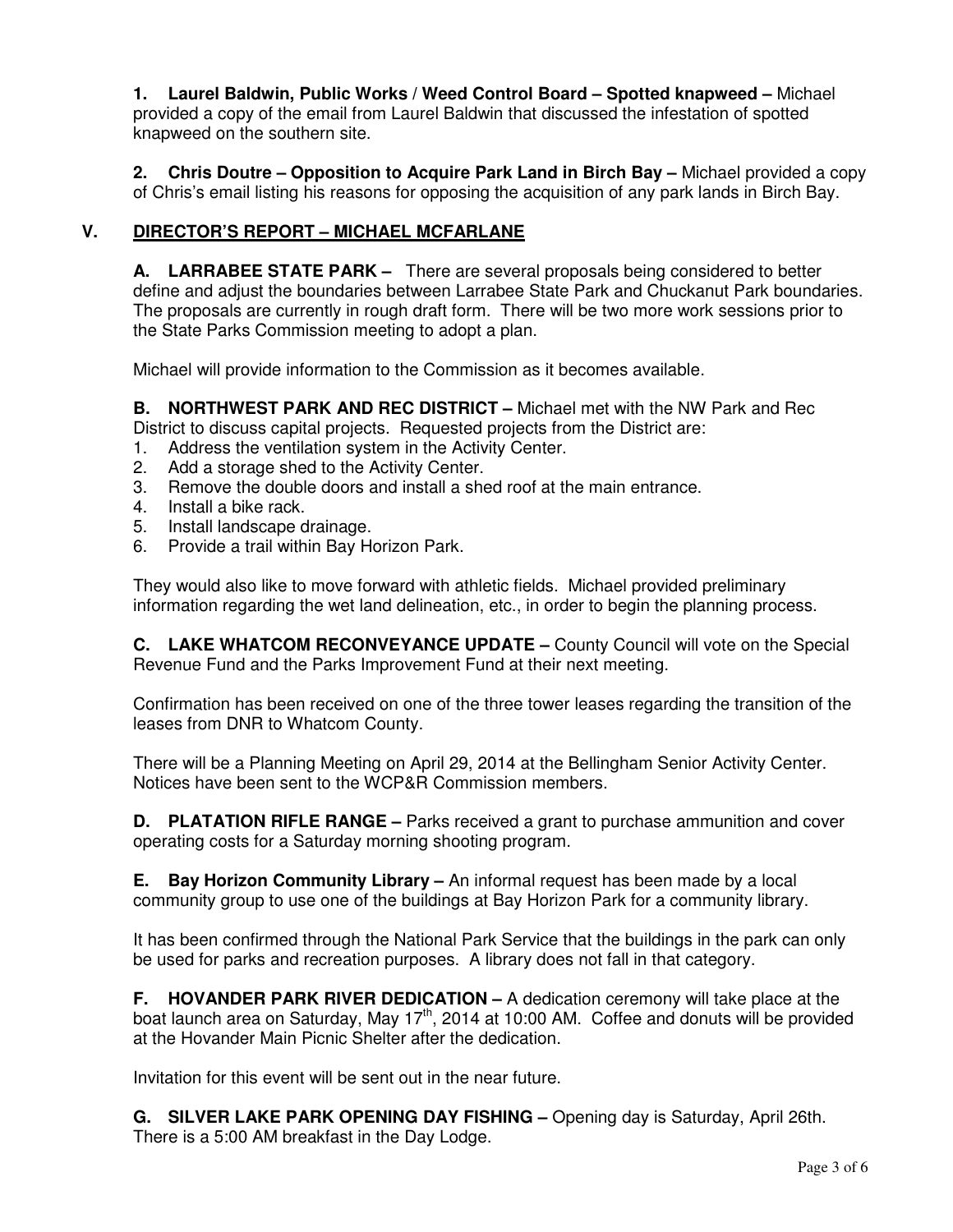## **VI. PARK OPERATIONS REPORT – MICHAEL MCFARLANE**

**A. INTRODUCTIONS – OPERATIONS MANAGER –** Michael introduced the new Operations Manager, Christ Thomsen and provided a brief background of his career.

Christ spoke to his career with Dept. of Natural Resources, the State Parks system and his experience with projects management.

## **B. PARK WATER ISSUES**

**1. Hovander Park Water Leak –** The source of various water leaks has been identified after several months of investigation. The problem was isolated to an area between the Hovander house and the Main Picnic Shelter and repairs have been completed.

**2. Plantation Range Water Leak –** The source of a water leak at the Range was identified and repaired.

**C. LOOKOUT MOUNTAIN BIKE STRUCTURES –** Park staff has begun removing the unauthorized mountain bike structures on the closed trails. It is anticipated the structures will all be removed by the end of next week.

**D. FRANGRANCE GARDEN WORK PARTY** – There will be a volunteer work party hosted by the Lions Club at the Fragrance Garden this coming Saturday, April 19<sup>th</sup>.

## **VII. DESIGN AND DEVELOPMENT REPORT – RODNEY LAMB**

## **A. HOVANDER**

**1. Hovander River Walk Mitigation Planting –** An Earth Day volunteer planting will take place at Hovander Park this Saturday, April 19 $^{\text{th}}$ .

**2. Picnic Shelter –** The Picnic Shelter road re-location plan went before the Hearing Examiner Wednesday, April  $16<sup>th</sup>$ . The results of the hearing will be sent in the form of a letter in approximately 10 days from the hearing. It is anticipated that the project will be approved.

The Department of Ecology has a 21 day appeal period however, it is not expected that there will be any concerns for appeal.

It is anticipated that the project will be completed prior to the Highland Games.

**3. Playground Improvement –** This project will wind down to completion with the installation of 3 sand scoop elements. These will be installed in the next week or two after the ground dries out some.

**B. SILVER LAKE PARK –** There have been several meetings with Erika Miranda, Lead Park Ranger, to coordinate a directional signage upgrade at the park. The signage upgrade includes new signs along Silver Lake Road as well as internal signs that will direct park visitors to various attractions at the park. The project should be completed in the next month or so.

**C. Lighthouse Marine Park Dock / Boat Ramp –** Rod stated that he working through some challenges with the dock manufacturer regarding permit requirements. Rod discussed what these challenges involve and the plans to rectify the issues.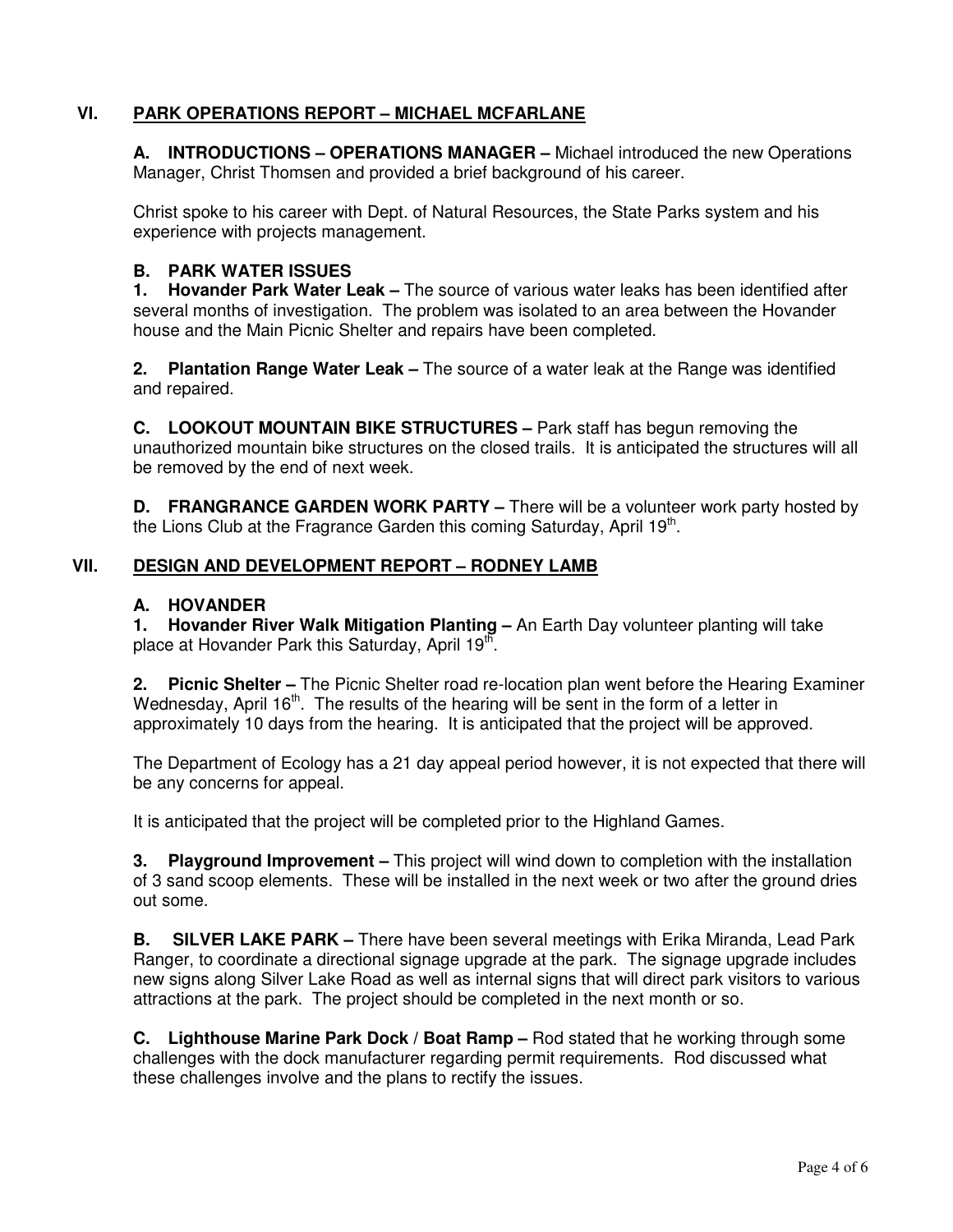**D. SOUTH FORK PARK –** There is a pre-application meeting with Planning and Development Services on May 1<sup>st</sup> to receive clear direction on environmental reporting and a letter of agreement has been signed with a wetland biologist to identify the critical reporting areas.

Rod updated the Commission on the permitting process, design strategy and project phases.

**E. RECONVEYANCE –** A great deal of GIS formatted information has been received from the Dept. of Natural Resource (DNR) on site classification, the stand age of on-site timber, critical habitat areas and a road / trail inventory. Staff is identifying unauthorized trails on both sides of the lake with GPS. This information will be available at the Lake Whatcom Planning Meeting on April 29th.

**F. STIMPSON NATURE RESERVE RESTROOM INSTALLATION –** Negotiations continue with the Whatcom Land Trust (WLT) to install vault toilets at the Reserve. WLT is addressing the permitting process and has submitted permit applications to Planning and Development Services. Rod will be assisting in a project management capacity. The project is being funded by the Rotary Club, WLT and Whatcom County.

## **VIII. UNFINISHED BUSINESS**

**A. BUSINESS RULES –** The Chair opened the floor for discussion.

The requested changes to the draft Whatcom County Parks & Recreation Commission Business Rules are as follows:

1. Add the ability to change the meeting venue when agenda items and / or circumstances require a change.

2. Change the order of business to reflect the current agenda format with the understanding that the first order of business under Agenda Item: Public Comment / Communications will be reserved for the opportunity and time for the public to address the Commission on issues.

Michael discussed the difference between Roberts Rules of Order and Sturgis Rules of Order and that it is the Commission's prerogative to adopt either format. Sturgis Rules of Order are less rigid in parliamentary procedure and allow for a quicker meeting format.

**MOTION:** It was moved, seconded and approved unanimously to accept the Business Rules that were distributed at the March, 2014 meeting with the above changes.

**ACTION:** Michael McFarlane will write up the final draft of the Whatcom County Parks and Recreation Commission Business Rules with the discussed changes and distribute to Commission members.

**B. CPROSP UPDATE AND LEVEL OF SERVICE (LOS) DISCUSSION –** Michael asked that the CPROSP and LOS update and discussion be deferred until the May, 2014 Commission meeting, pending information from Planning and Development Services.

## **IX. NEW BUSINESS**

**A. LAKE WHATCOM PARK PLANNING MEETING UPDATE –** Michael provided the Planning Meeting Notice for the upcoming meeting on April 29<sup>th</sup> at the Bellingham Senior Activity Center.

There will be a power point presentation providing an overview in terms of the Reconveyance process and current developments. The Design and Development staff is preparing the graphics for the presentation and the display boards.